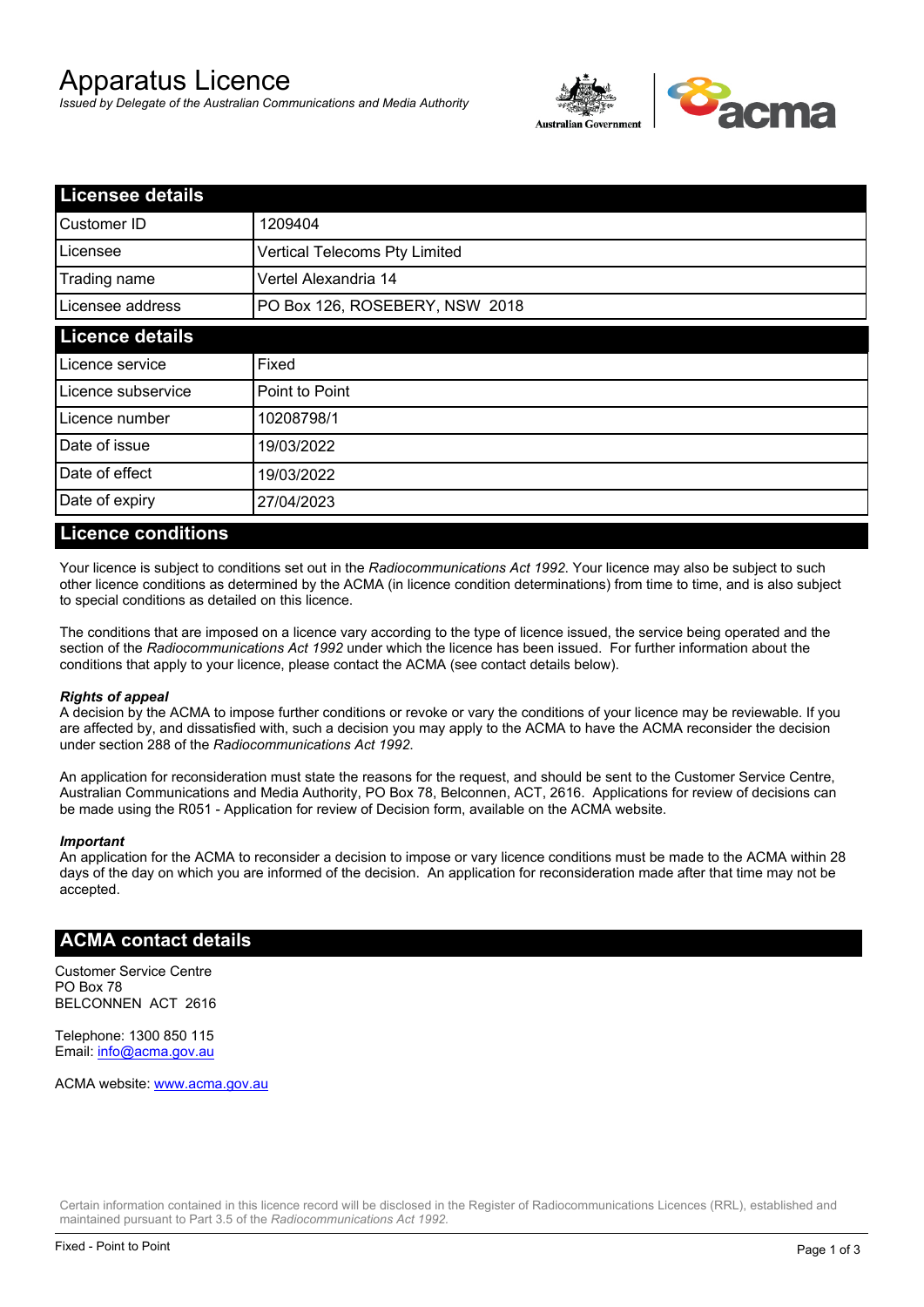# **Advisory Notes applying to licence no.: 10208798/1**

Conditions applicable to the operation of Point to Point station(s) authorised under this licence can be found in the Radiocommunications Licence Conditions (Apparatus Licence) Determination and the Radiocommunications Licence Conditions (Fixed Licence) Determination, the 'fixed licence lcd'. Copies of these determinations are available from the ACMA and from the ACMA home page (www.acma.gov.au).